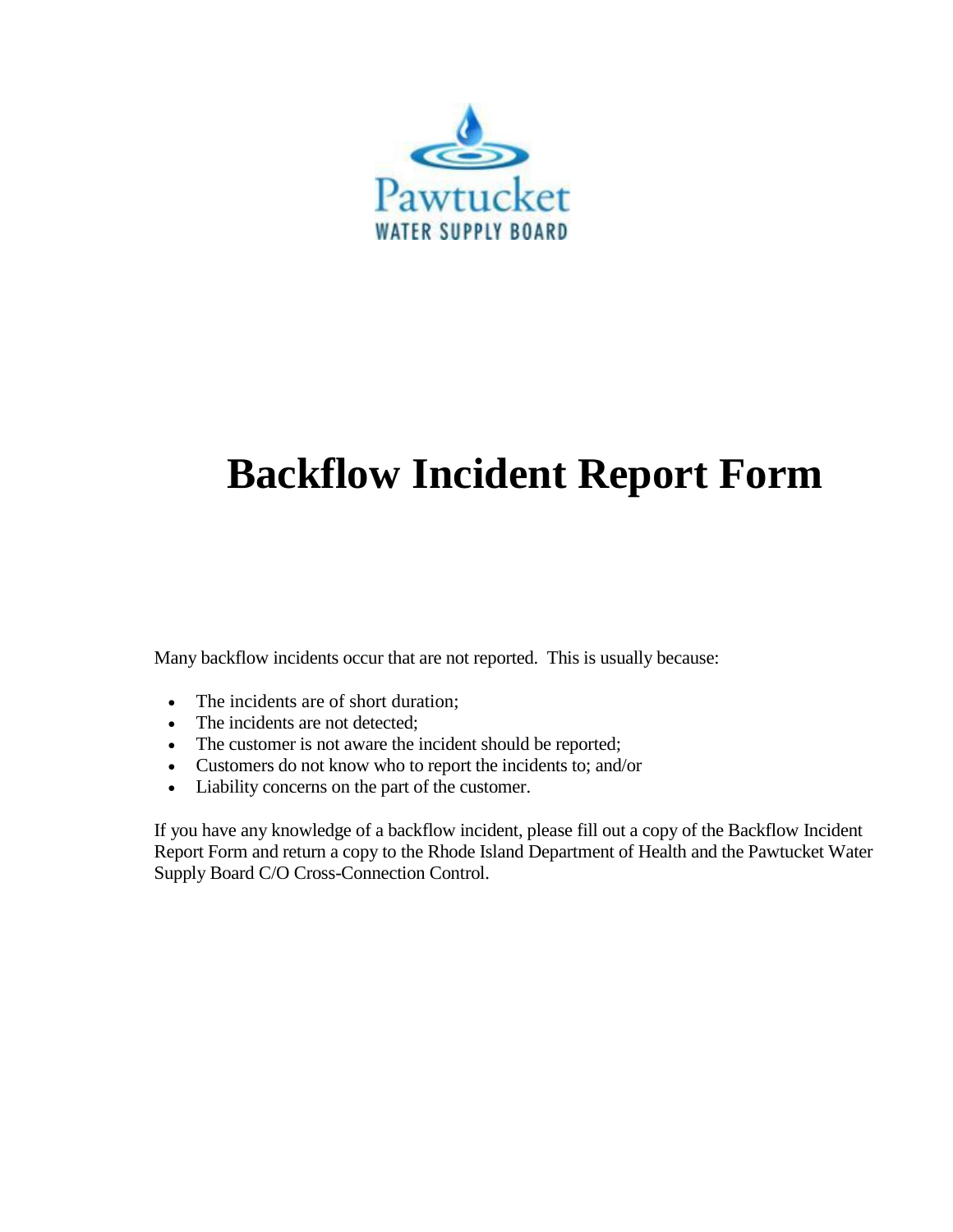# **Backflow Incident Report Form**

## **Backflow Originated From:**

| Name of Premises:                     |  |
|---------------------------------------|--|
|                                       |  |
| Contact Person: Telephone: Telephone: |  |
|                                       |  |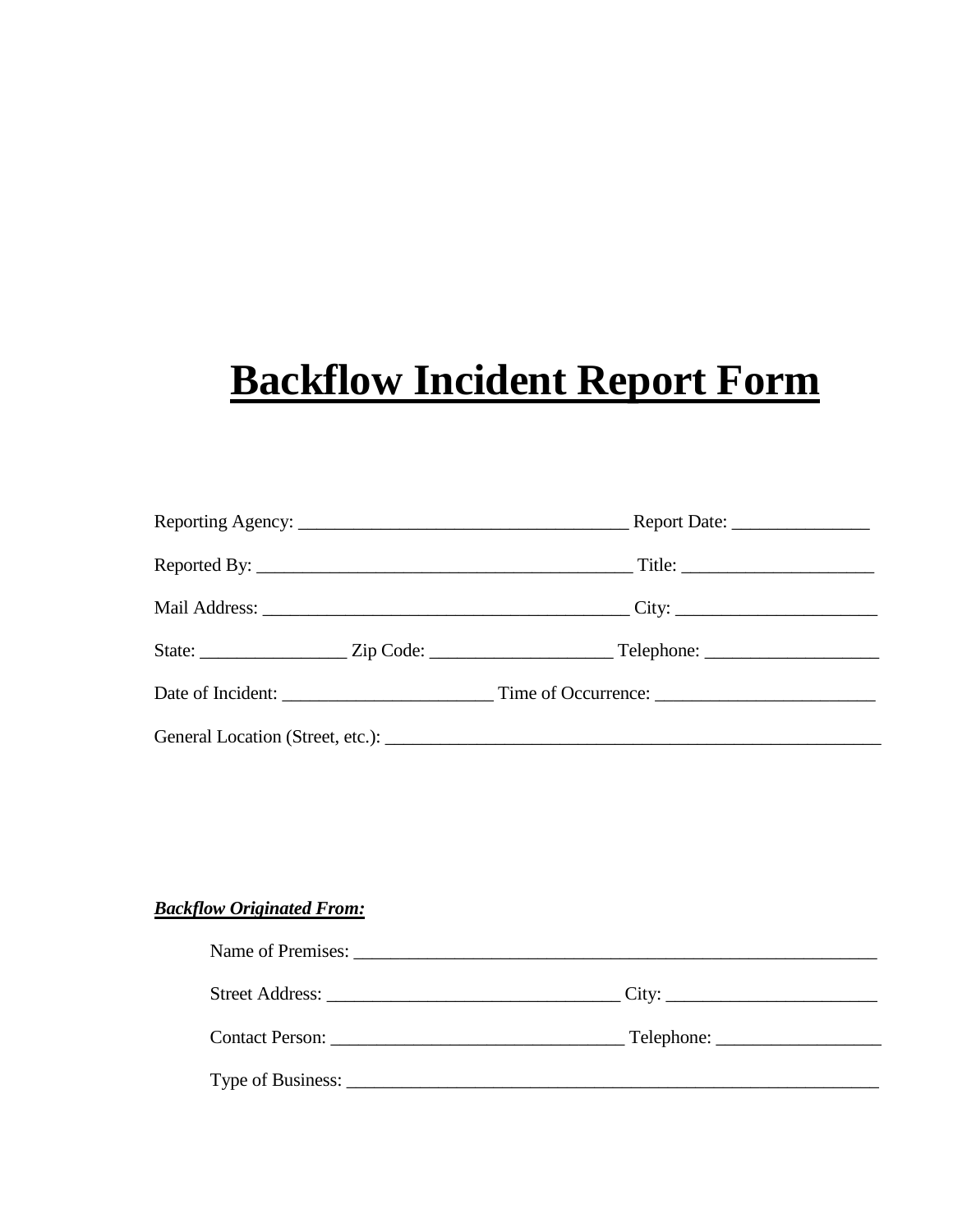*Description of Contaminants:* (Attach Chemical Analysis if available)

#### *Distribution of Contaminants:*

Contained within customer's premises: Yes: \_\_\_\_\_ No: \_\_\_\_

\_\_\_\_\_\_\_\_\_\_\_\_\_\_\_\_\_\_\_\_\_\_\_\_\_\_\_\_\_\_\_\_\_\_\_\_\_\_\_\_\_\_\_\_\_\_\_\_\_\_\_\_\_\_\_\_\_\_\_\_\_\_\_\_\_\_\_\_\_\_\_\_\_\_\_\_\_\_\_

\_\_\_\_\_\_\_\_\_\_\_\_\_\_\_\_\_\_\_\_\_\_\_\_\_\_\_\_\_\_\_\_\_\_\_\_\_\_\_\_\_\_\_\_\_\_\_\_\_\_\_\_\_\_\_\_\_\_\_\_\_\_\_\_\_\_\_\_\_\_\_\_\_\_\_\_\_\_\_

Number of persons affected: \_\_\_\_\_\_\_\_\_\_\_\_\_

*Effect of Contamination:*

Illness Reported: \_\_\_\_\_\_\_\_\_\_\_\_\_\_\_\_\_\_\_\_\_\_\_\_\_\_\_\_\_\_\_\_\_\_\_\_\_\_\_\_\_\_\_\_\_\_\_\_\_\_\_\_\_\_\_\_\_\_

Physical irritation reported: \_\_\_\_\_\_\_\_\_\_\_\_\_\_\_\_\_\_\_\_\_\_\_\_\_\_\_\_\_\_\_\_\_\_\_\_\_\_\_\_\_\_\_\_\_\_\_\_\_\_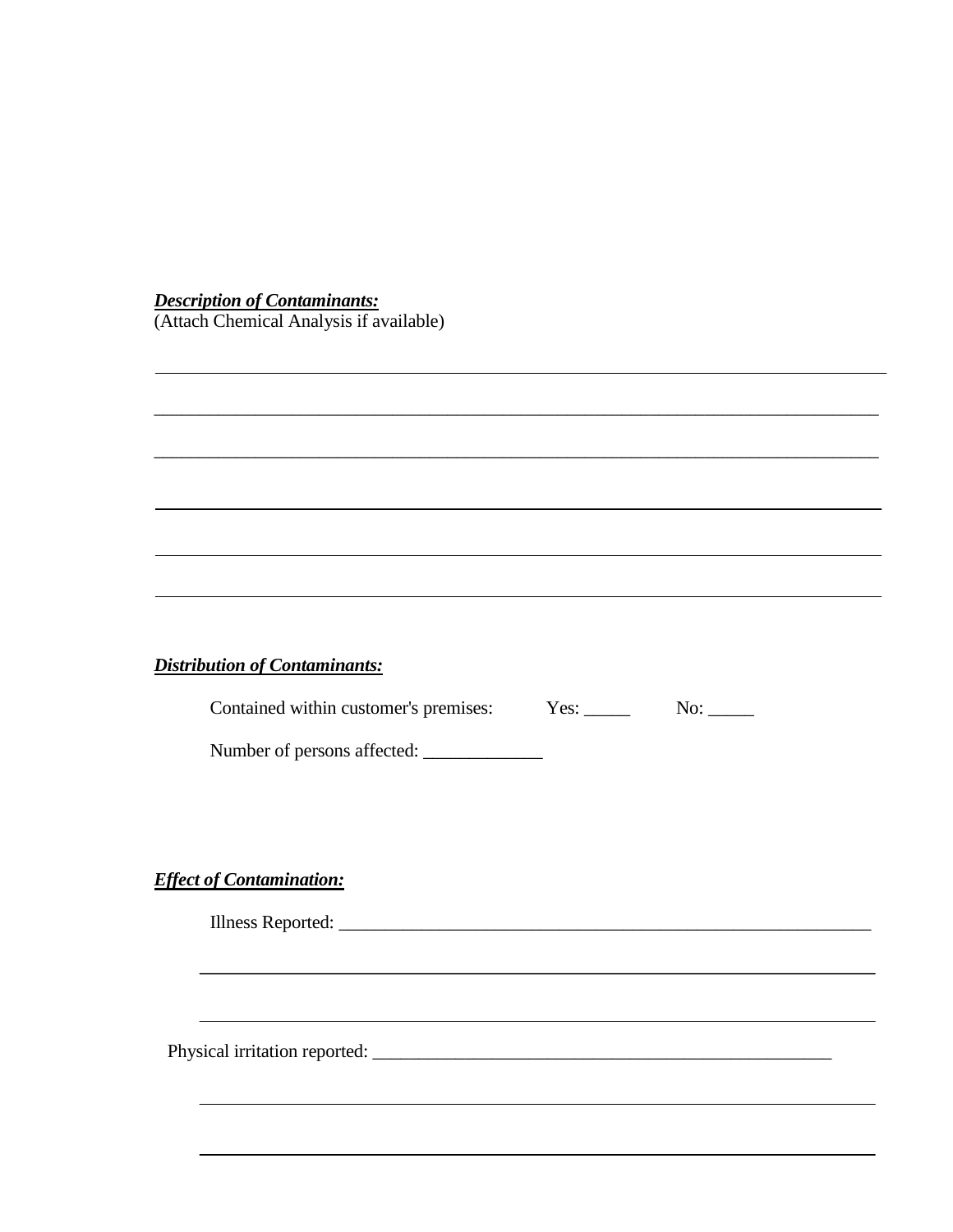### *Backflow Incident Report*

Cross-Connection Source of Contaminant (boiler, chemical pump, irrigation system, etc.):

\_\_\_\_\_\_\_\_\_\_\_\_\_\_\_\_\_\_\_\_\_\_\_\_\_\_\_\_\_\_\_\_\_\_\_\_\_\_\_\_\_\_\_\_\_\_\_\_\_\_\_\_\_\_\_\_\_\_\_\_\_\_\_\_\_\_\_\_\_\_\_\_\_\_\_\_\_\_\_

\_\_\_\_\_\_\_\_\_\_\_\_\_\_\_\_\_\_\_\_\_\_\_\_\_\_\_\_\_\_\_\_\_\_\_\_\_\_\_\_\_\_\_\_\_\_\_\_\_\_\_\_\_\_\_\_\_\_\_\_\_\_\_\_\_\_\_\_\_\_\_\_\_\_\_\_\_\_\_

\_\_\_\_\_\_\_\_\_\_\_\_\_\_\_\_\_\_\_\_\_\_\_\_\_\_\_\_\_\_\_\_\_\_\_\_\_\_\_\_\_\_\_\_\_\_\_\_\_\_\_\_\_\_\_\_\_\_\_\_\_\_\_\_\_\_\_\_\_\_\_\_\_\_\_\_\_\_\_

\_\_\_\_\_\_\_\_\_\_\_\_\_\_\_\_\_\_\_\_\_\_\_\_\_\_\_\_\_\_\_\_\_\_\_\_\_\_\_\_\_\_\_\_\_\_\_\_\_\_\_\_\_\_\_\_\_\_\_\_\_\_\_\_\_\_\_\_\_\_\_\_\_\_\_\_\_\_\_

\_\_\_\_\_\_\_\_\_\_\_\_\_\_\_\_\_\_\_\_\_\_\_\_\_\_\_\_\_\_\_\_\_\_\_\_\_\_\_\_\_\_\_\_\_\_\_\_\_\_\_\_\_\_\_\_\_\_\_\_\_\_\_\_\_\_\_\_\_\_\_\_\_\_\_\_\_\_\_

Cause of Backflow (main break, fire flow, etc.):

Corrective Action Taken to Restore Water Quality (main flushing, disinfection, etc.):

Corrective Action Ordered to Eliminate or Protect from Cross Connection (type of backflow preventer, location, etc.)

\_\_\_\_\_\_\_\_\_\_\_\_\_\_\_\_\_\_\_\_\_\_\_\_\_\_\_\_\_\_\_\_\_\_\_\_\_\_\_\_\_\_\_\_\_\_\_\_\_\_\_\_\_\_\_\_\_\_\_\_\_\_\_\_\_\_\_\_\_\_\_\_\_\_\_\_\_\_\_

\_\_\_\_\_\_\_\_\_\_\_\_\_\_\_\_\_\_\_\_\_\_\_\_\_\_\_\_\_\_\_\_\_\_\_\_\_\_\_\_\_\_\_\_\_\_\_\_\_\_\_\_\_\_\_\_\_\_\_\_\_\_\_\_\_\_\_\_\_\_\_\_\_\_\_\_\_\_\_

Previous Cross-Connection Survey of Premises:

Date: \_\_\_\_\_\_\_\_\_\_\_\_\_\_\_\_\_\_\_\_\_\_\_\_\_\_\_\_\_ By: \_\_\_\_\_\_\_\_\_\_\_\_\_\_\_\_\_\_\_\_\_\_\_\_\_\_\_\_\_\_\_\_\_\_\_\_\_\_\_\_